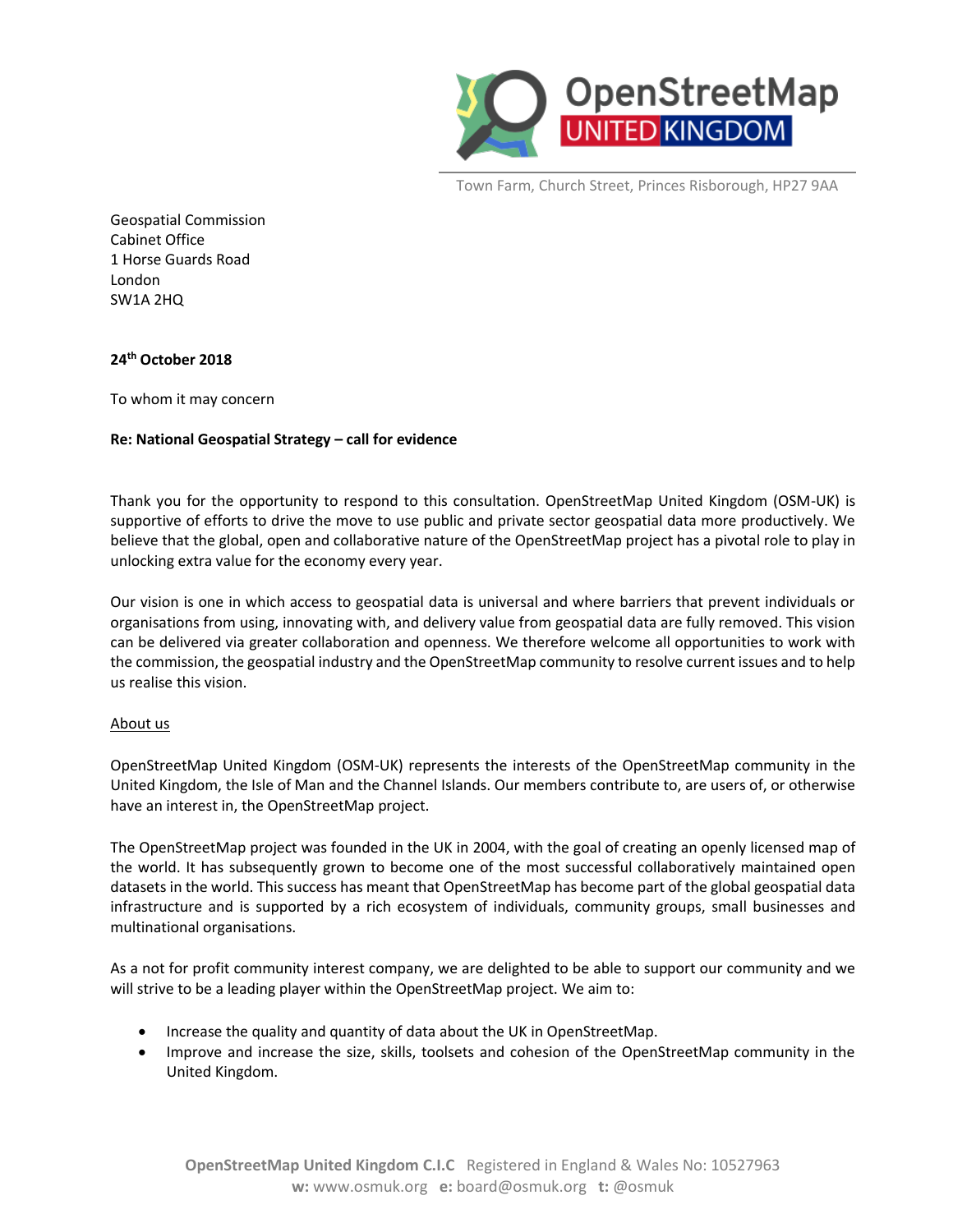- Promote and facilitate the use of OpenStreetMap data by individuals and organisations in the United Kingdom.
- Promote and facilitate the release by organisations in the United Kingdom of data that is suitable for use in OpenStreetMap.

#### Our relationship to the OSMF

The OpenStreetMap Foundation (OSMF) is an international non-profit organisation supporting but not controlling the OpenStreetMap project. Although the OSMF is also a company registered in England and Wales, it's scope is global.

We became a Local Chapter of the OpenStreetMap Foundation (OSMF) in 2017. The agreement established a framework of mutual support and recognised that OSM-UK will represent the interests of the OpenStreetMap community within our designated geographic region as defined above.

Earlier this year OpenStreetMap Ireland officially formed as a company limited by guarantee. We understand that they are also interested in becoming a Local Chapter of the OSMF, likely covering the Island of Ireland. We have therefore consulted with OpenStreetMap Ireland in regards to our comments on Northern Ireland geospatial data. We will continue to work together on ensuring the best outcome for Northern Ireland's geospatial industry.

#### Response to the call for evidence

Please find our response to the call for evidence below. As noted above we welcome all opportunities to work with the commission, the geospatial industry and the OpenStreetMap community to resolve current issues. Please contact us vi[a board@osmuk.org](mailto:board@osmuk.org) as a first port of call.

Your sincerely,

#### **Gregory Marler**

Director, OpenStreetMap United Kingdom C.I.C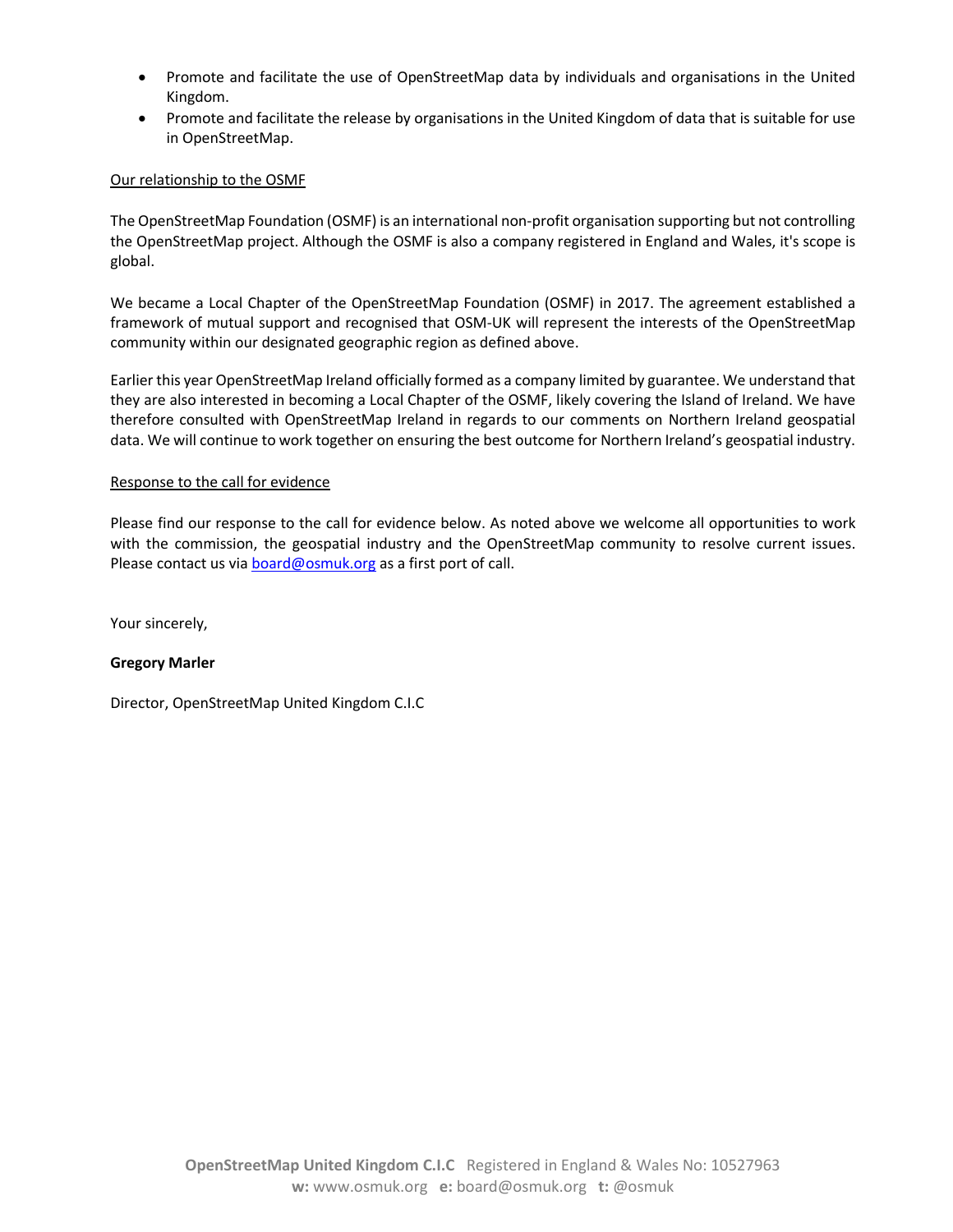# **Geospatial Commission: Call For Evidence Response Questionnaire**

| <b>Name</b>      | <b>Gregory Marler</b>                                              |
|------------------|--------------------------------------------------------------------|
| Organisation     | OpenStreetMap United Kingdom C.I.C                                 |
| Job title        | <b>Director</b>                                                    |
| <b>Address</b>   | Town Farm, Church Street, Princes<br>Risborough, England, HP27 9AA |
| E-mail           | board@osmuk.org                                                    |
| <b>Telephone</b> | -on request-                                                       |

## **About you and your organisation**

# **Please select which of the following best describes you as a respondent:**

| <b>Respondent</b>                    | Please mark with a X  |
|--------------------------------------|-----------------------|
| Academic                             |                       |
| Business representative / trade body |                       |
| Central government                   |                       |
| Charity or social enterprise         | X                     |
| Individual                           |                       |
| Legal representative                 |                       |
| Local government                     |                       |
| Large business (over 250 staff)      |                       |
| Medium business (50 to 250)          |                       |
| Small business (10 to 49)            |                       |
| Micro business (up to 9)             |                       |
| Other - please state                 | Members' organisation |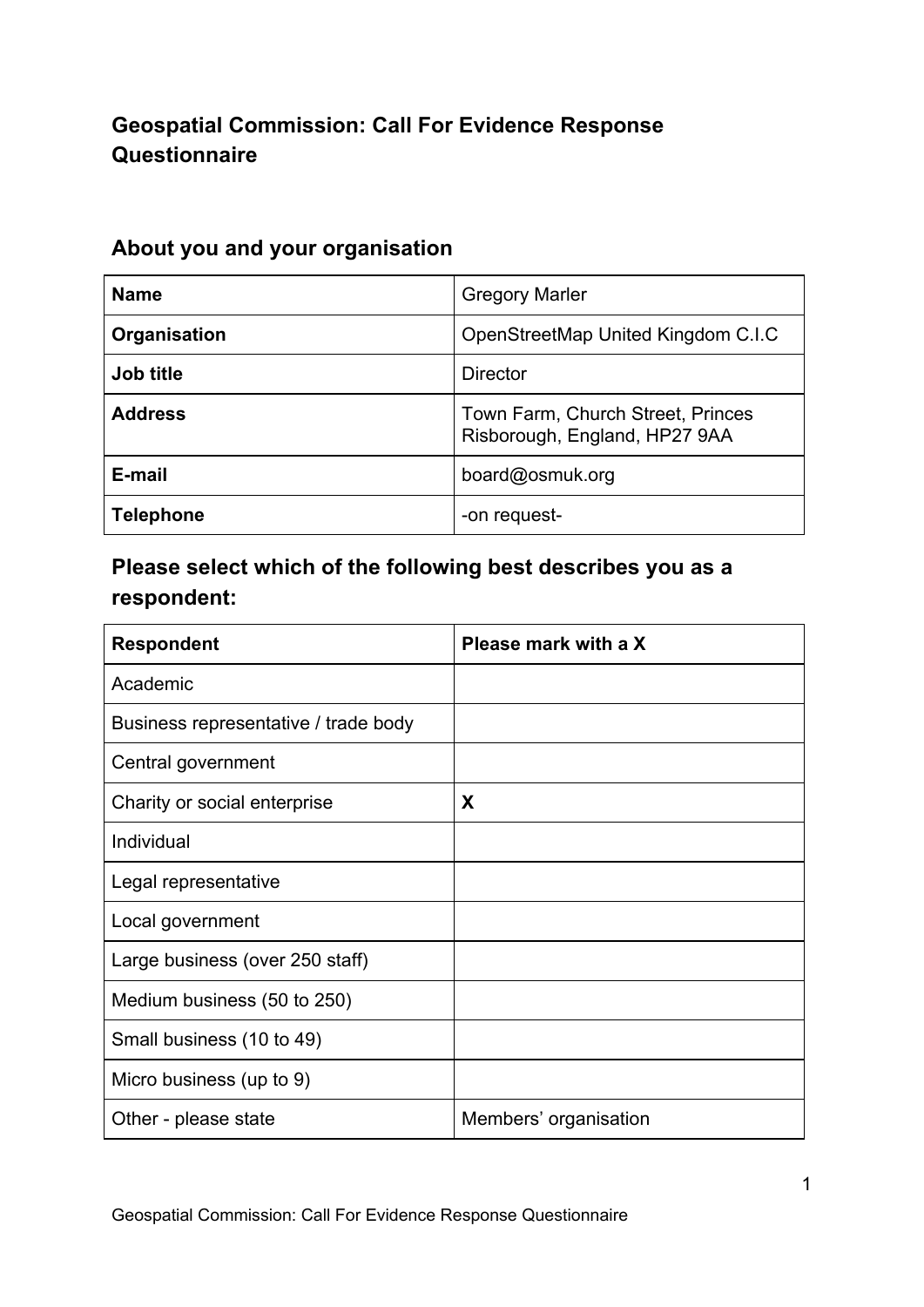## **Call for evidence - three key themes**

We have identified three high-level themes that could help our approach to setting a strategy which are as follows:

- 1. **Supporting innovation in the geospatial sector**, exploring how to secure cutting edge skills, the right access to data, and opportunities from emerging technologies for the geospatial sector itself
- 2. **Enhancing the UK's geospatial assets,** looking at how best to align interests, avoid duplication, and instill best practice across the whole public sector
- 3. **Driving investment and productivity in geospatial applications**, asking in which wider sectors the most value lies from better exploitation and use of geospatial data, in the UK and internationally

## **Our questions**

### **Q1. Is our view of the geospatial data types accurate? If not, what should be included or excluded from this?**

We are broadly supportive of your view of geospatial data types. As noted in your call for evidence, the importance and demand for geospatial data is constantly evolving. The data and norms in place today are likely to be complemented by new data and processes in the future, some of which may not yet have even been conceived. We therefore support a wide-ranging view of geospatial data types noting that some of these are easier for the private sector to survey/measure (e.g. location of physical assets detected via advanced image recognition and commercial satellites), whilst others are more abstract or represent a legal or political construct defined and controlled by a public sector body (e.g. areas of land with a legal status, political and administrative boundaries, address data). Any National Geospatial Strategy should focus on unlocking elements that are not as readily available to the private sector.

### **Q2. In addition to current government policy, what are the areas of geospatial skills where the commission could best focus, to help ensure the necessary capability within the UK for the future?**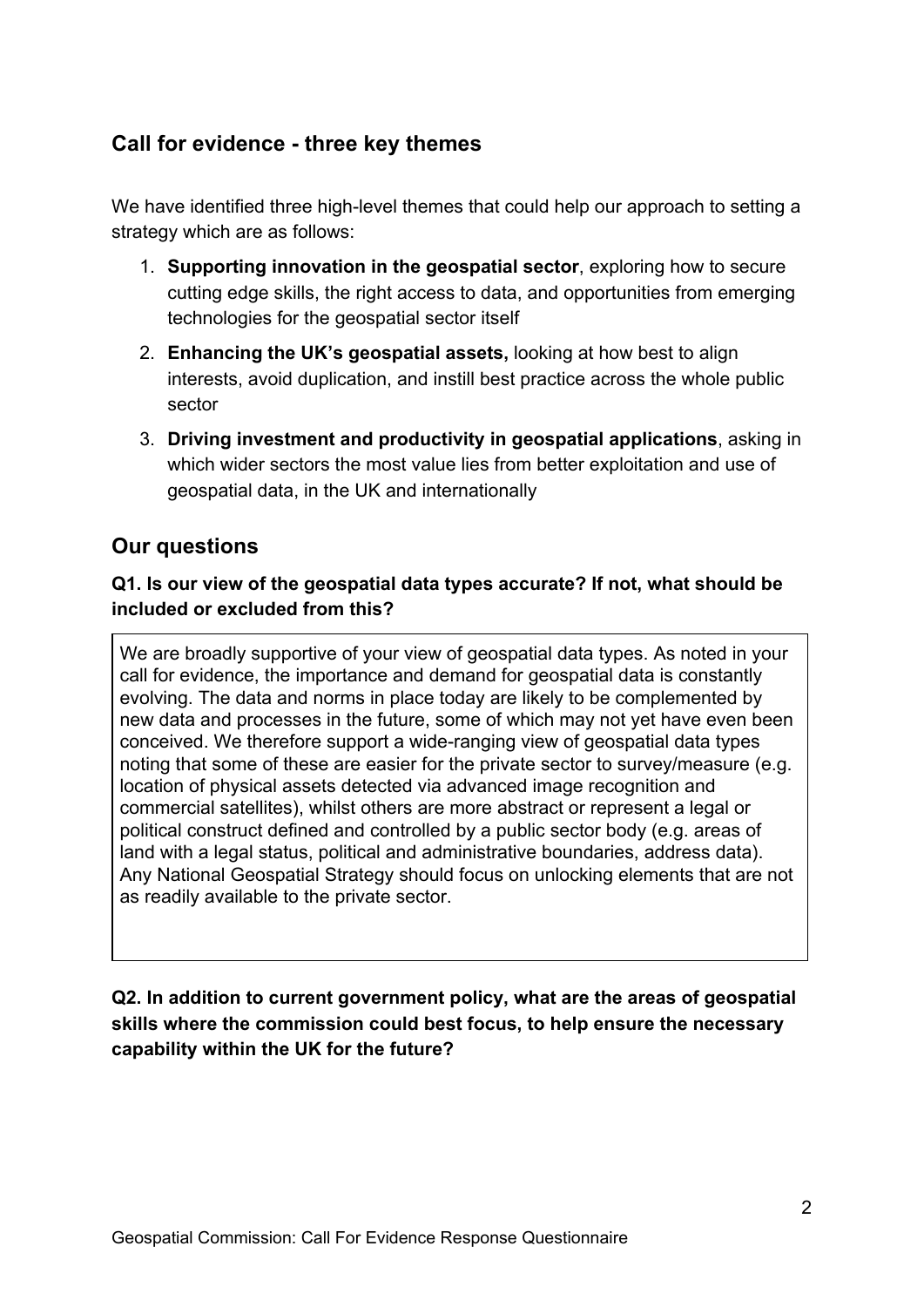#### **Data collection and data ownership.**

Whereas in the past geospatial data has been the focus of public sector organisations (e.g. Ordnance Survey) who control the collection and rights ('ownership') of data, this is beginning to change and this is likely to accelerate in the future. Supporting geospatial skills related to data collection will ensure that the most value can be extracted out of techniques such as remote sensing, LiDAR, image recognition and crowd sourced (Volunteered geographic information). Training on data rights, ways to share data (formats, systems and licences) and appropriate business models for data will ensure frictionless movement of geospatial data between individuals, organisations and the public sector.

#### **Schools and academia**

Thinking about schools and academia, it is essential that the next generation are exposed to as wide a view of geospatial data as possible. The existing system focuses on traditional public sector data. This should be broadened to include data and experience from the private and volunteered geographic information sectors. Evaluating appropriate data sources and tools for each project, are skills that are valued in all sectors and so setting up the next generation with these skills and higher view across the sectors will equip them far better than focusing on a single provider's offerings.

## **Q3. What are the geospatial skills needs and gaps in your organisations, how can these be most effectively addressed, and how can careers in the sector be best promoted?**

Firstly, understanding of data rights ('ownership') and licensing. This is particularly true of public sector data which can often be the output of complex chains of data processing involving multiple parties (e.g. local authority data which has not been wholly created by the local authority and may include the intellectual property of other bodies such as Ordnance Survey and Royal Mail). A good understanding of rights and licensing is often required when wanting to use this data. The system should be simplified so as to remove the skill barrier.

Secondly, data analytics and computer science. As larger volumes of data become available, and new techniques of data collection need to be developed, having the right analytical and computer science skills will become increasingly important.

**Q4. Are there any publicly or privately-held geospatial datasets that are currently challenging to access or use or of insufficient quality, but which you or your organisation would find valuable if these issues could be resolved?**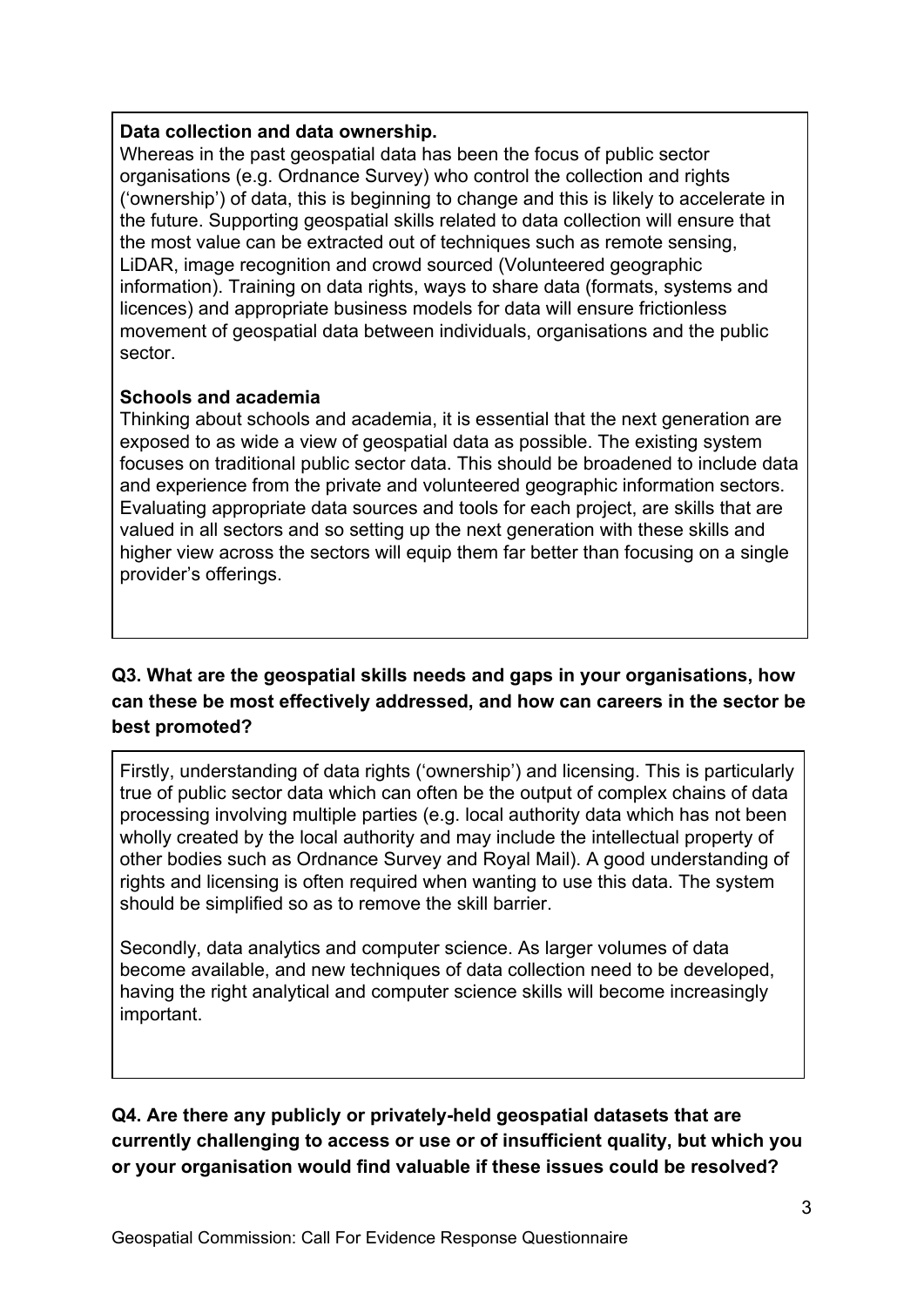#### **Please explain why this would be of value, and how access/quality could be improved?**

### **Address data**

This is a key area and we cover it in detail in our answer to question 5.

### **Ordnance Survey data**

Whilst we are pleased to see steps to open up access to Ordnance Survey data under the Open Government Licence (OGL), we feel that this does not go far enough. In particular we are concerned that the plan to release some data "for free, up to a threshold, through an API" will result in continued barriers to access which could be avoided. We prefer a solution where all data is made availble (without threshold limits) under OGL. The commission and Ordnance Survey should explore appropriate business models that will enable this.

### **Planning and local highways/Street data**

Planning, transport and street data held by Local Authorities plays a key role within our society, yet continues to be hard to access. Release of this data both at source and aggregated via a central hub, under an open data licence will support innovation and enhance democratic processes within the United Kingdom.

Within our answers to this consultation, we cover topics which, if implemented, will ensure maximum value of this data. This includes (1) publishing data which is joined together as a UK wide dataset and published on central hubs, (2) frequent updates or publishing "as live" via an API, and (3) collaboration with the end users and Volunteered geographic information sector.

As an example, the National Street Gazetteer (NSG) is regularly updated by all 174 highway authorities via a central hub (GeoPlace in this instance). This data should be made available via a full download extract and an API and should be under an Open Data licence. Functionality should be added to allow collaboration with the wider industry (e.g. initial centre lines could be provided by the construction industry, and potential errors could be flagged by all parties).

#### **Excessive redaction of data**

The Commission should ensure that national security and national critical infrastructure considerations are not used excessively or unilaterally to redact data releases. As an example, our members have been prevented from receiving locations of fire hydrants (despite them being entirely visible on the ground) and we feel that this is excessively restrictive. Knowledge of fire hydrant locations is not only beneficial from a safety perspective, but may also be of use in the insurance sector.

#### **Natural monopolies**

Private sector organisations which are natural monopolies (or can be considered as running an essential public service) include the utilities, rail and bus service, the Royal Mail amongst others. Many have access to rich geospatial datasets, which if made available as open data, would allow for greater innovation in key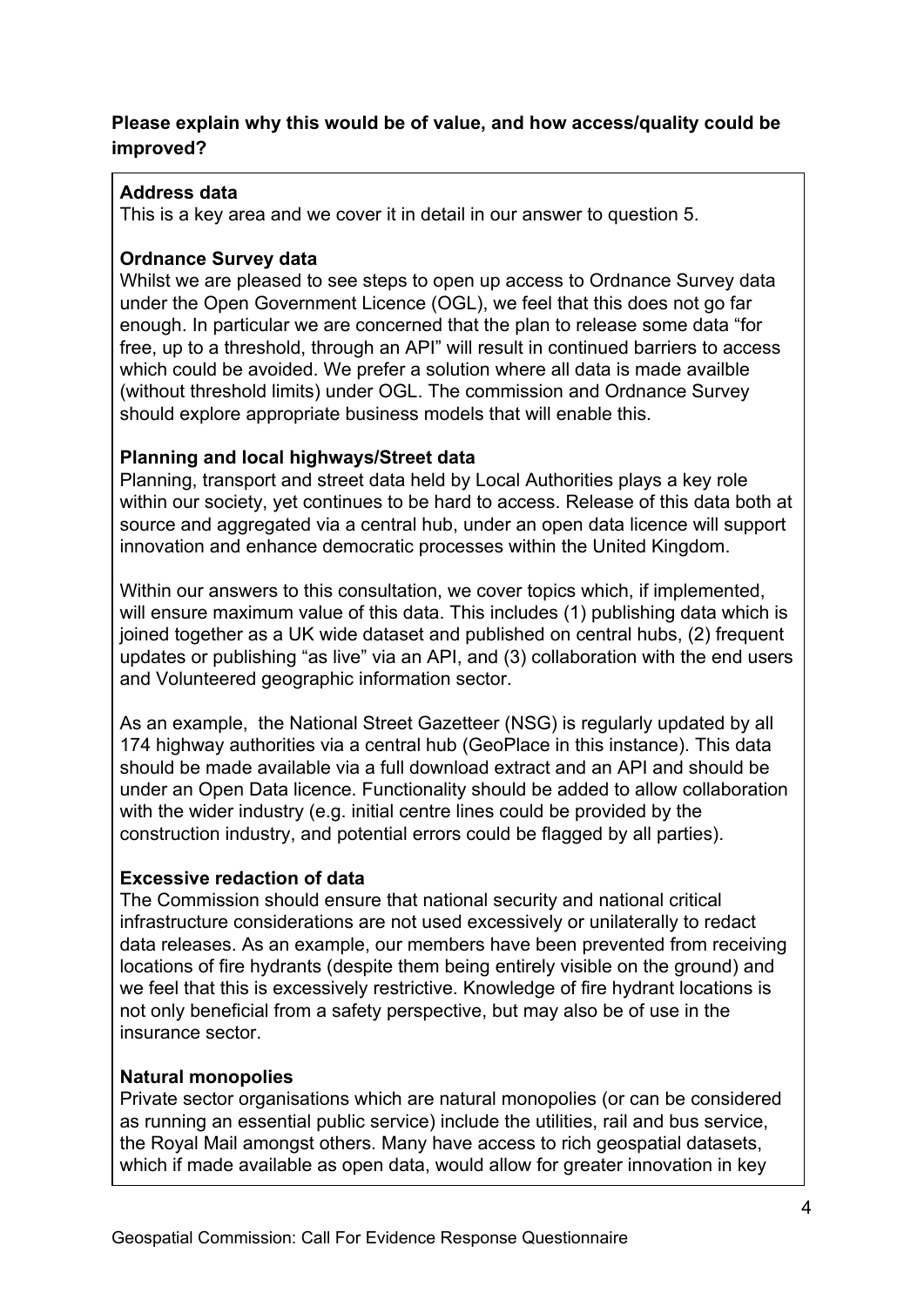industry sectors. There is little incentive under current regulatory frameworks to make this data available, let alone available as open data. The commision should explore the value of making this data more available, especially for those industries that are pivotal to other government strategies (e.g. utilities and public transport data can support the Clean Growth Strategy).

#### **Licensing of private sector data**

The introduction of the Open Government Licence for publicly held data has helped to increase the amount of open data being made available - held back now mainly by complex chains of data rights (IP on derivative work).

Our members continue to face challenges in the private sector. A government led standard waiver for private companies to publish their data would help. A very small example is retail store locations. Although it is possible to scrape this data from websites, the legal situation of doing so is unclear. Our members prefer to get explicit permission but this can be challenging with some companies misunderstanding that publicly accessible does not equate to open data.

#### **Privatisation or oursourcing of public services**

Finally, for data that is currently publicly held, the Commission should ensure that this remains accessible under an open licence in situations when public services are privatised or outsourced. Examples of where this has not been the case include the privatisation of Royal Mail and the use of infrastructure support service providers to maintain Local Authority street assets (street lighting, benches, etc).

### **Q5: Do you anticipate that any changes will be needed to the both address data and the wider address ecosystem, to support emerging technologies? Please provide evidence of value to support any proposed changes.**

The country's postcodes are commonly used as a pseudo-identifier when matching positional data from different sources. We agree with the commissions observation that it is "the most commonly recognised form of an address by the public". For emerging technologies to succeed it is likely that they will need to gain the support of the public. As such we believe that initial focus should at first be on providing greater and more frequent access to postcode and PAF data under an open data licence. It is our view that the PAF is a specific geospatial database and is included in the commission's view of geospatial data types (Question 1). Unlocking access to PAF will also ease the route to the open data release of the National Address Gazetteer; something which we are keen to see as soon as possible.

An additional and valuable first step would be the immediate release of Ordnance Survey's "Code-Point with Polygons" data under an open data licence. Our members have identified a number of errors with the existing "Code-Point Open" dataset, often related to the introduction of new postcodes. A monthly release (or more frequently / as live) would help to ensure that corrections are published with less delay.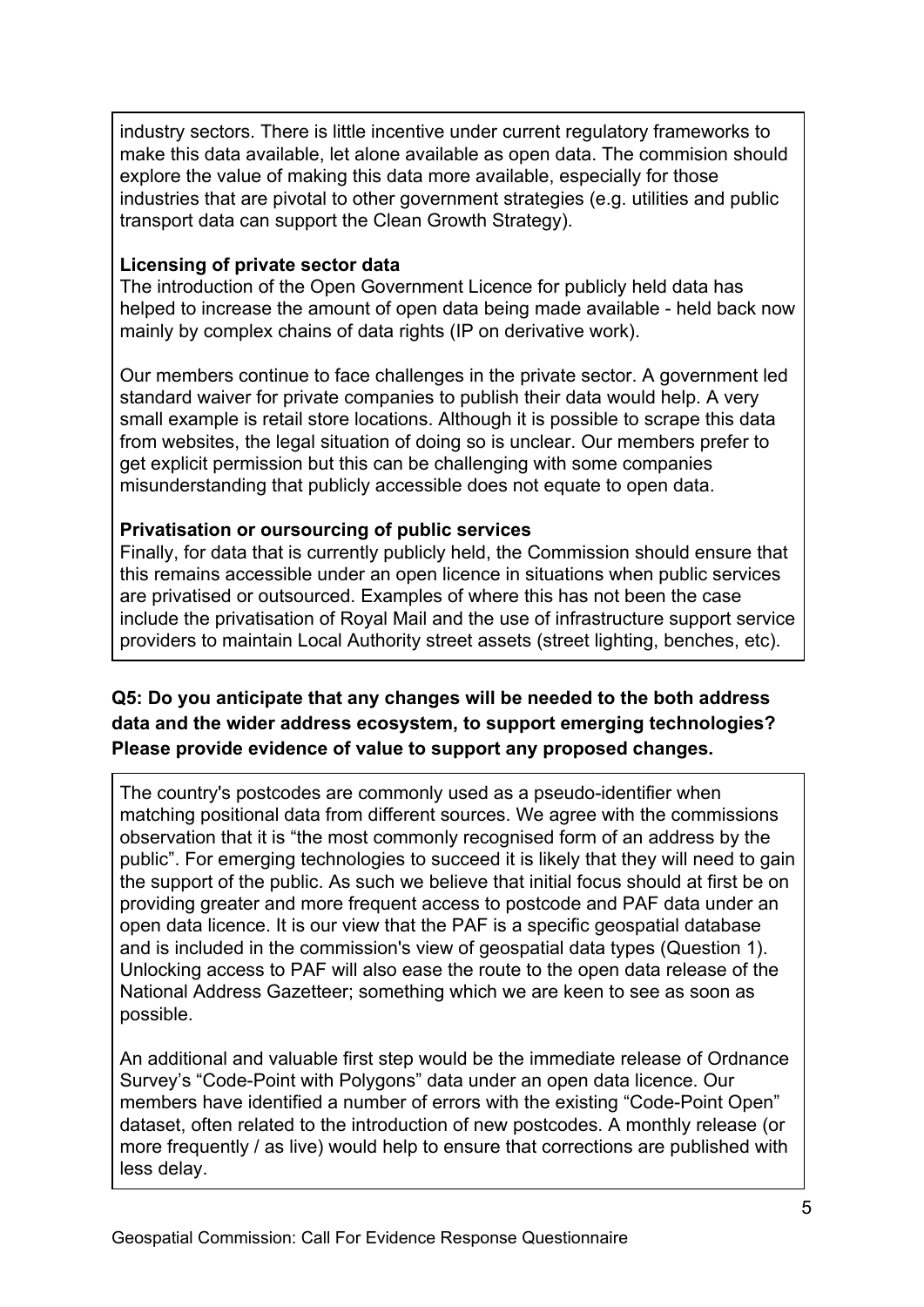In Northern Ireland the Central Postcode Directory (CPD) maintained by NISRA, and Pointer (the address database) maintained by Land & Property Services (LPS) should be released as open data.

Furthermore, the recent trend in public sector (gov.uk) registers to provide address data only as a UPRN, must be stopped until the relevant UPRN data is also made available under the OGL. Since the public don't have access to the database that decodes these into full addresses, providing address data only as a UPRN removes much of the usefulness from address-containing datasets that are converted to registers. We believe it should be a requirement to have an openly licenced address register containing those UPRN records that appear in other gov.uk registers. A true open national address database is a must.

Thinking longer term, the rise of 'floating transport' (e.g. dockless bicycle hire schemes) and alternative delivery locations (e.g. parcel collection boxes, delivery to car boot) is likely to result in a change in the way we consider addresses. Ensuring that our systems are flexible enough to adapt to this change is important and will act as an enabler to new service offerings.

### **Q6: How should the commission be looking to develop the UK's capability in Earth observation data, both technologically and to support an effective market?**

To help support an effective market, the commission should look towards existing solutions that facilitate the sharing and discovery of existing earth observation data. As an example, the Open Imagery Network [1] enables contributors to share imagery and associated metadata. The resultant discoverable network of openly licensed imagery, helps to ensure that earth observation (imagery) data is available to a wide range of organisations.

We believe that openly licensed data aids an effective market and therefore, when data is collected for a publicly funded project, there should be a presumption that this data be made available under an open licence.

As drone imagery is often better than satellite imagery when a high resolution is required, the Commission should consider how best to support low altitude solutions as well as satellite technologies.

[1] https://openimagerynetwork.github.io/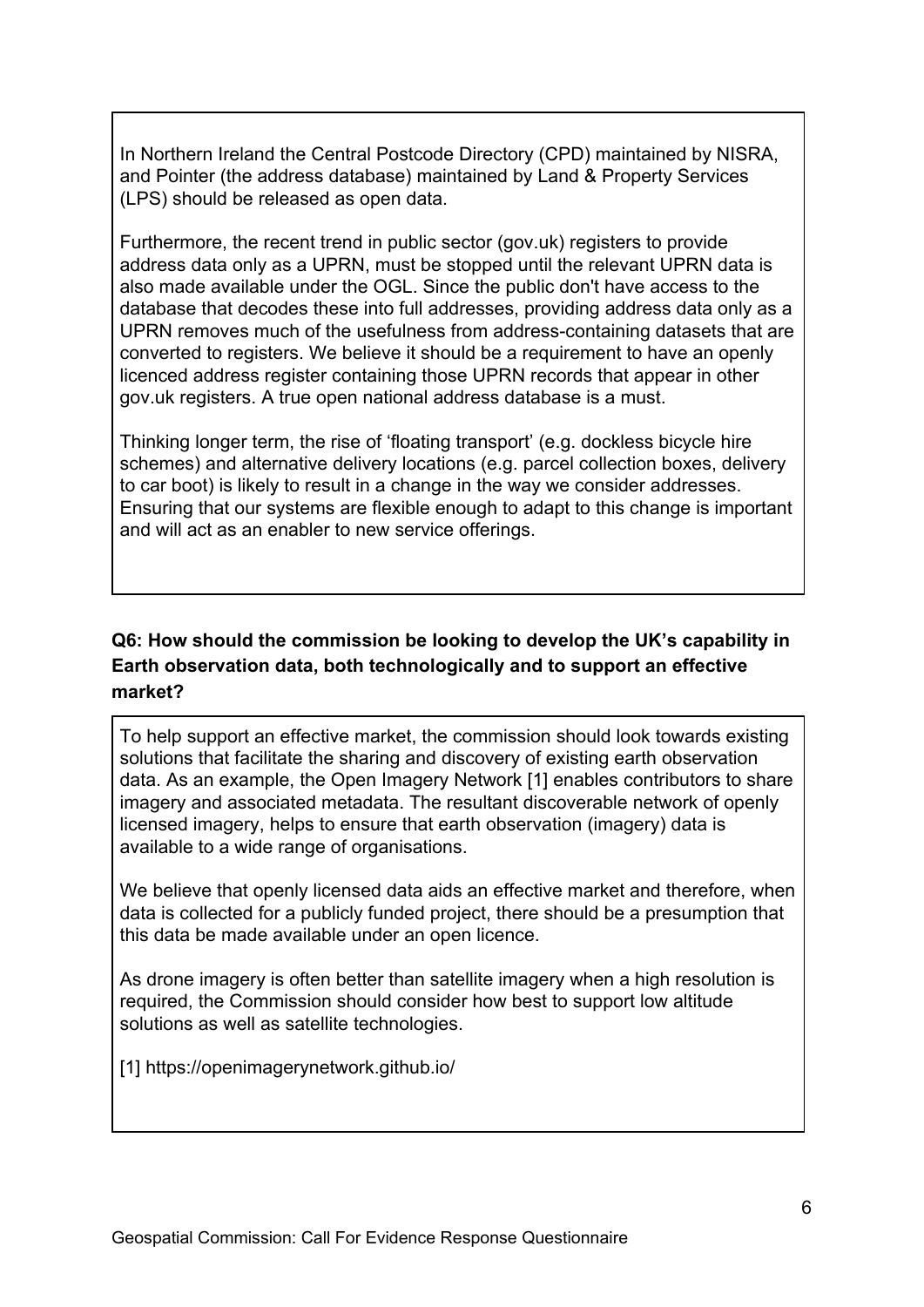### **Q7. Which new technologies should the commission focus on to provide new opportunities to process and exploit geospatial data for economic growth?**

Technologies related to improved publication of geospatial data should be investigated. A move towards more collaborative working practices will ensure that public sector data can be more widely exploited. Our answers to other questions include suggestions that public sector data should be (1) joined together as a UK wide dataset and published on central hubs (e.g. GeoPlace), (2) updated on a more frequent basis or published "as live" via an API, and (3) should allow for collaboration with the end users and Volunteered geographic information sector. The commission should focus on technologies that make this possible.

More broadly, the commission should focus on those new technologies that are open and collaborative. This will ensure maximum use and ensures that any public expenditure is to the benefit of the wider economy rather than a small subset of the industry organisations.

### **Q8. How can geospatial data and applications be used to support enhanced roll-out of future technologies?**

Geospatial data could be used in the decision making process about future technologies (e.g. deciding the best locations for Mesh WiFi on lamp posts, 5G rollout, electric vehicle charging point). Ensuring that as much data is open for anyone to use will allow innovation to flourish, rather than be stilted by lack of information.

### **Q9: What are the options for how public sector organisations could continue to invest in maintaining and enhancing our geospatial data assets?**

#### **Greater Cooperation**

Public sector organisations should look towards more collaborative working practices. This includes within the public sector, but also greater collaboration with the private sector and Volunteered geographic information (VGI) community.

If we take public rights of way as an example, we can consider two separate stages - the maintenance of a record of the legal status of rights of way, and data about the condition of the rights of way.

Firstly on recording the legal status. As it currently stands, the record of a right of way's existence is maintained by county-level councils, so there are over 100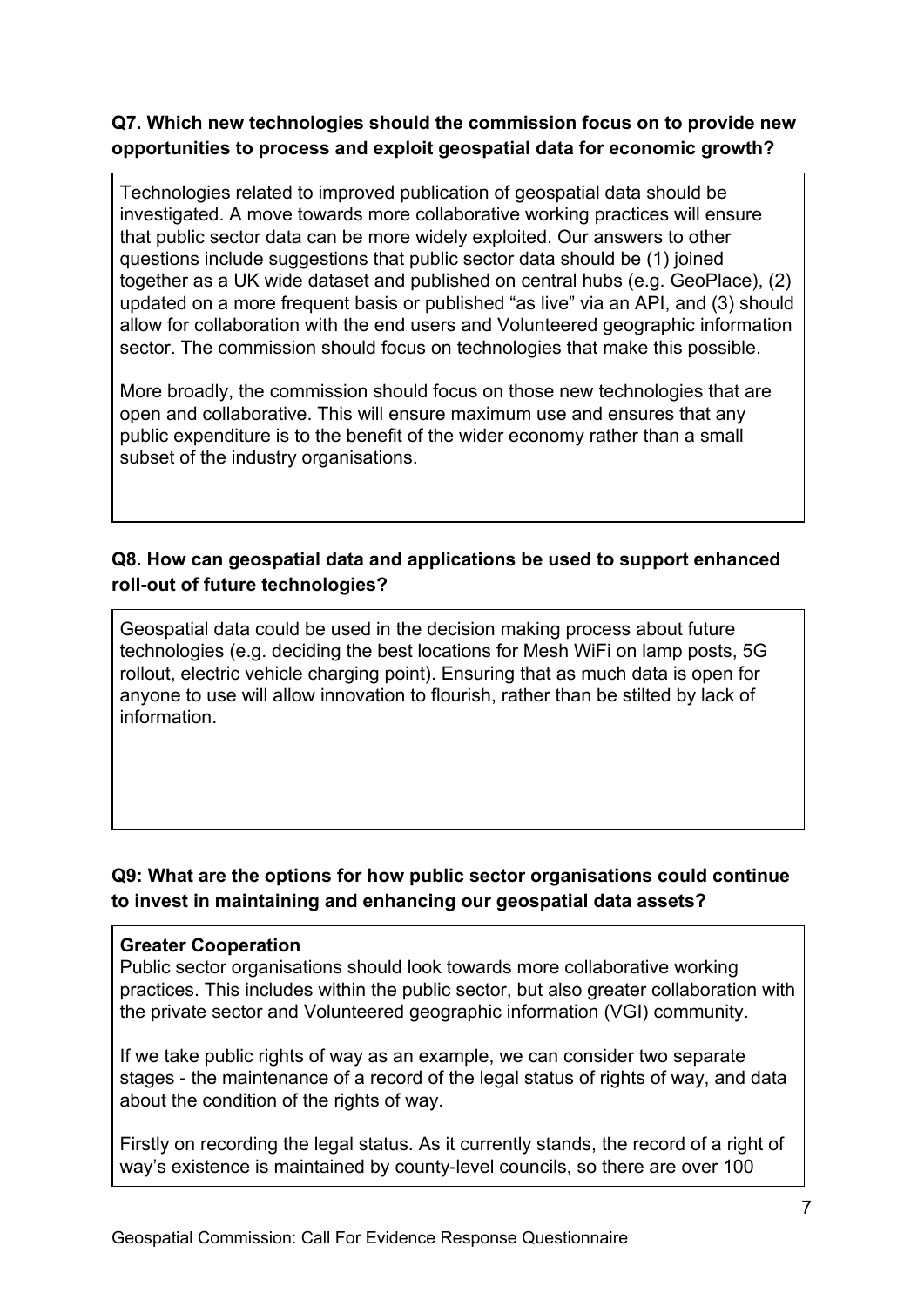different datasets, all in slightly different formats. Greater collaboration between local authorities would ensure that best practice is more widely adopted and that data formats are standardised. It would also ease the process of releasing this data as open data which some local authorities have actively pursued whilst others have wasted time on resource on fighting (and losing) FOI/EIR requests. Specifically on the point of releasing the data as open data: Local Authorities are required to submit their Rights of Way data to GeoPlace as part of the Local Street Gazetteer submissions. A collaboration whereby GeoPlace are responsible for releasing more open data would reduce the overhead incurred by each Local Authority acting independently. Note: to date GeoPlace have refused to provide access to this data, even though it would benefit their Local Authority joint owners.

Moving beyond the basic level information about a right of way, there is additional metadata that can be collected. This includes attributes such as the condition of the right of way, any obstructions and ease of access to users with reduced mobility. The trend over recent years has been to reduce the number of Rights of Way Officers employed by the public sector. Greater collaboration with the private sector and the VGI community, will ensure that this additional metadata can be collected at low cost to the public sector.

Also see: [opendata.esd.org.uk](http://opendata.esd.org.uk/) which may help to unify data formats.

#### **Rethinking how data is published**

Public sector organisations need to move beyond issuing static one-off snapshots of geospatial data and issue more periodic updates and eventually stream changes continuously or offer API access.

Data is much more useful if it's available country wide so public sector organisations (in particular Local Authorities) should explore combining their data and publishing on central hubs as a single dataset. We envisage a similar mechanism to how local authority food hygiene rating data is combined online [1] and note that for geospatial data this is already occurring to some degree via GeoPlace (although not published).

[1] http://ratings.food.gov.uk/

**Q10: What areas of the underpinning geospatial infrastructure such as positioning technologies, including GPS and indoor positioning systems, and geodetic networks and frameworks to support them, should we be prioritising the development of, in order to support the emerging requirements for geospatial data?**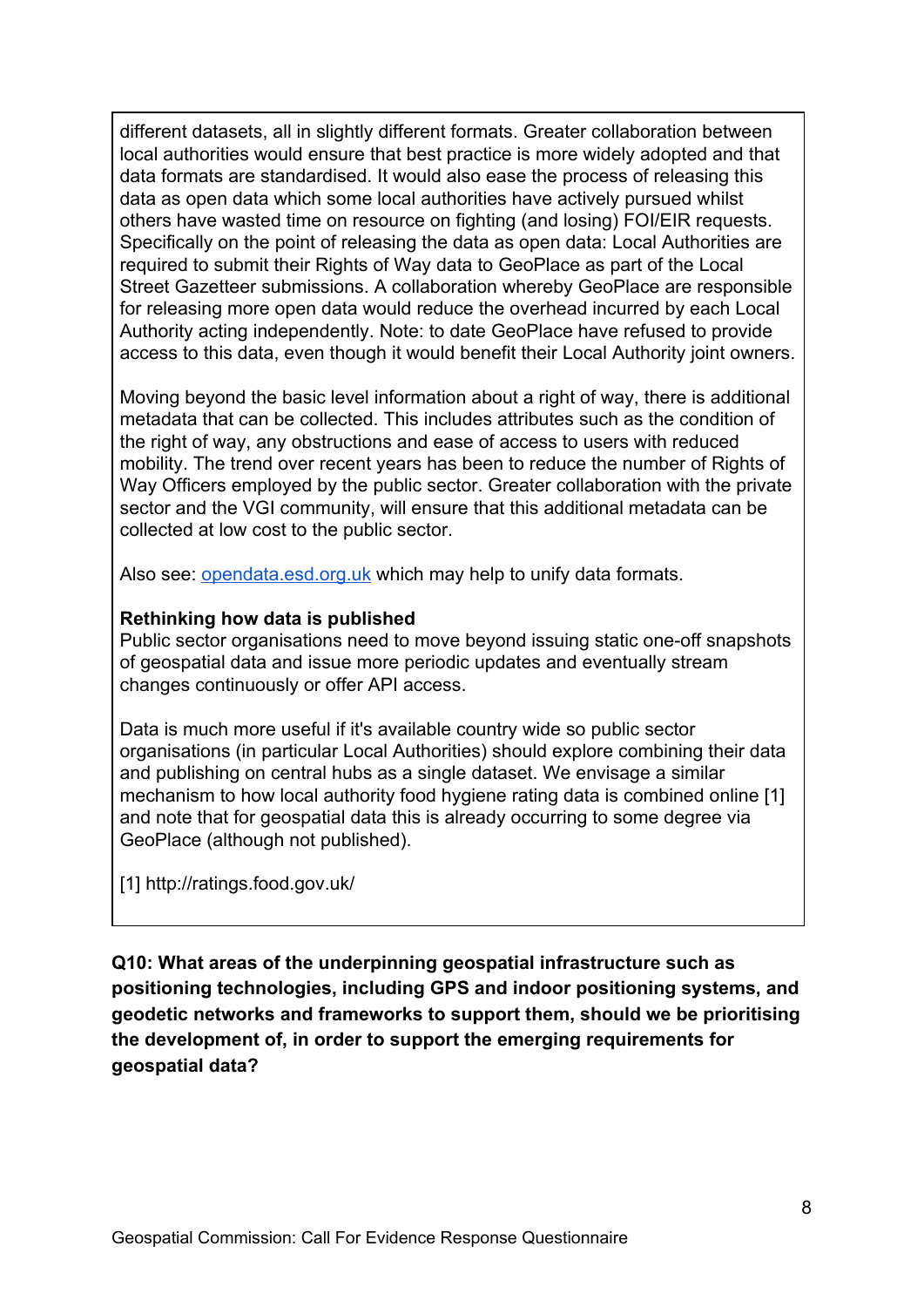No comment provided.

## **Q11: What role should the private sector have in both the development and maintenance of the underpinning infrastructure and enhancing the UK's geospatial data assets?**

Use of the private sector to develop the underpinning infrastructure and to enhance geospatial data assets should be considered on a case by case basis.

As noted in our answer to question 4, the Commission should ensure that public sector data passed to the private sector (and more broadly any project supported by taxpayers money) remains accessible under an open licence in situations. This includes both outsourcing of work and privatisation of public sector organisations.

Examples of where this has not been the case include the privatisation of Royal Mail and the use of infrastructure support service providers to maintain Local Authority street assets (street lighting, benches, etc). Both of these have led to less access to key geospatial data.

Private sector organisations that digitise historic datasets and maps should not be able to claim copyright on the digitised copies.

**Q12. Do you face challenges when working with geospatial data from across the public sector? If so, what are they and how could value be better released? Are there any technical remedies or standards that could be adopted to improve the interoperability of geospatial data? Please provide supporting evidence of what these remedies could help to accomplish.**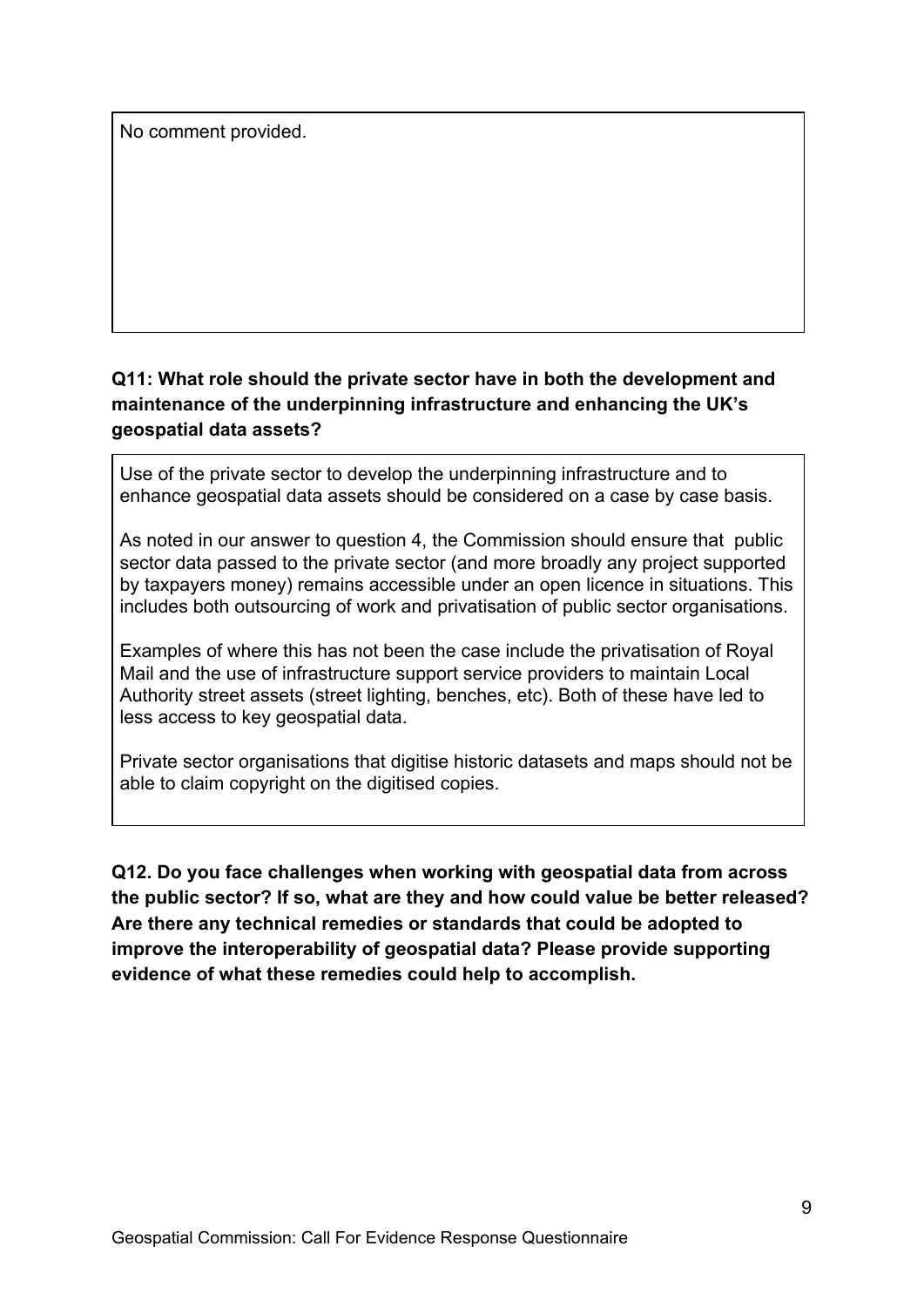Licensing continues to be a major challenge that our users face. This is especially true of data created by public sector bodies who are signatories of the Public Sector Mapping Agreement. The mixed source of their data makes it more challenging to release open data and our members frequently find that local authorities are unwilling to spend the time to understand licensing. This complexity (both perceived and real) is used as a barrier to restrict the release of data.

## **Q13. How can the Geospatial Commission act as a more effective customer for geospatial data on behalf of the public sector?**

The Geospatial Commission should ensure that geospatial data is free from restrictions particularly related to derivative works. Signatories of Public Sector Mapping Agreement, the PAF Public Sector Licence and/or the Aerial Photography Great Britain contract should be free to create derivative work and release this as open data.

**Q14. Are there any additional geospatial datasets, from the other partner bodies or other sources, that the public sector would derive significant benefit from having access to, that might have novel and valuable use cases? What would that access look like?**

The public sector should be encouraged to fully explore what data may be of interest to them in better delivering their services. This should not be limited to just the data of the other partner bodies or other public sector bodies. A full exploration of all data, including private sector data and VGI datasets (such as OpenStreetMap) should be undertaken. Stimulus funding should be provided to allow (and actively promote) innovation with the public sector.

**Q15: How can we best develop a single UK strategy, ensuring alignment between the individual strategies across the UK while still allowing for regional variations?**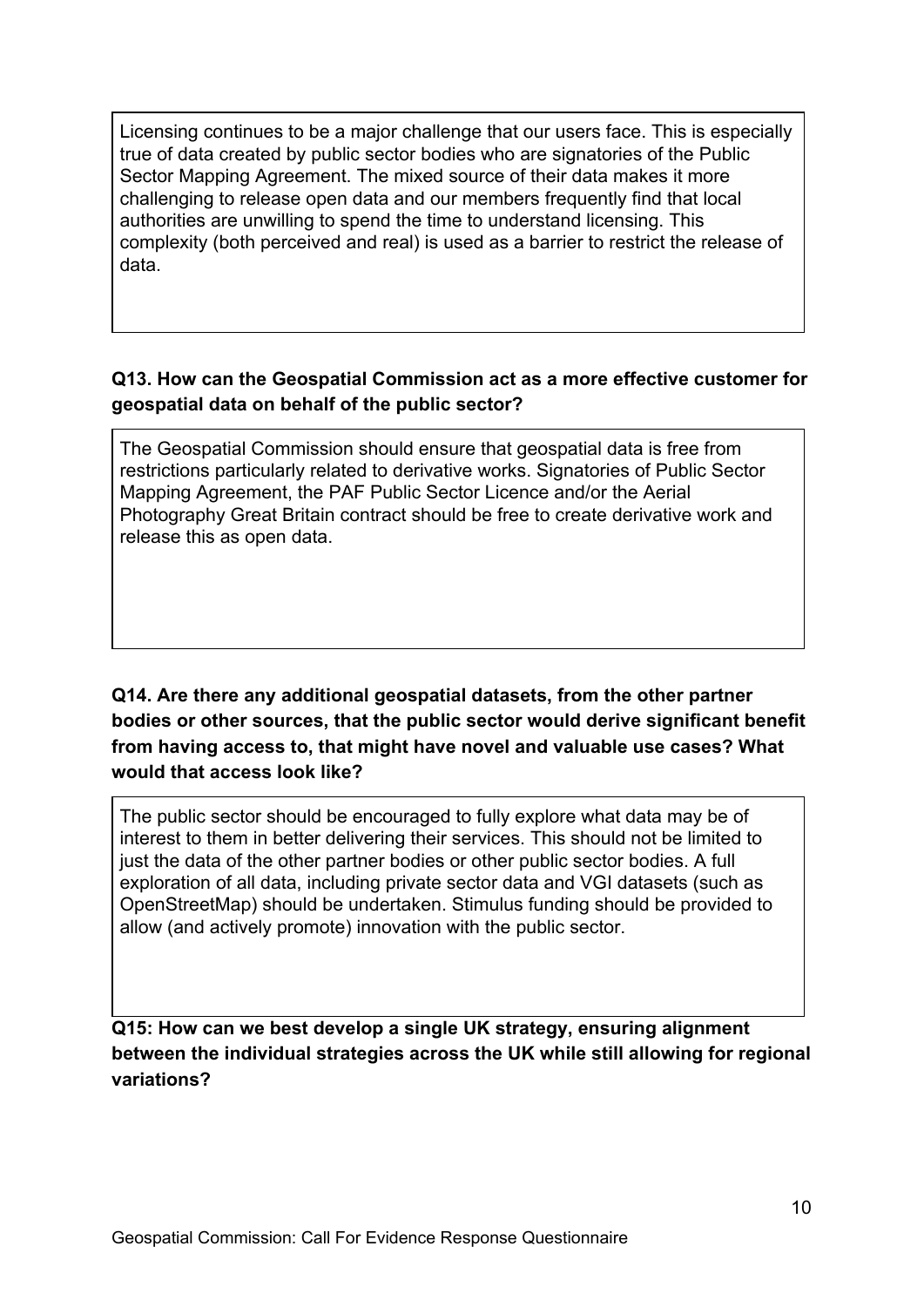No comment provided.

### **Q16: How can we best ensure effective local authority coordination and sharing of best practise, using location data to better deliver public services?**

Coordination between Local Authorities is a topic we touched upon in our answer to question 9. Please see our answer to that question. Additionally, the Commission should support the concept of central hubs for combining datasets that are maintained by individual local authorities. Data is much more useful if it's available country wide in a single download/API. Food Hygiene Rating Scheme (FHRS) data is a good example of where this is happening already. Public Rights of Way is half-way there with the collation by GeoPlace; they just have to publish it!

To facilitate effective coordination Local Authorities must also be supported to engage in knowledge sharing forums, with stimulus funds available to further innovate and engage with the geospatial industry. Efforts should be backed up with engagement and promotion at a senior level to ensure that geospatial data and analysis is recognised as a high value asset to Local Authorities.

### **Q17: As a result of this analysis, we are prioritising the exploration of possible initiatives in the high-value categories identified:**

- **property and land**
- **infrastructure and construction**
- **mobility**
- **natural resources**
- **sales and marketing**

**What are the existing or potential geospatial applications which could be scaled-up or developed in order to capture economic value? (We would particularly welcome responses from industry and other bodies engaged in these sectors.)**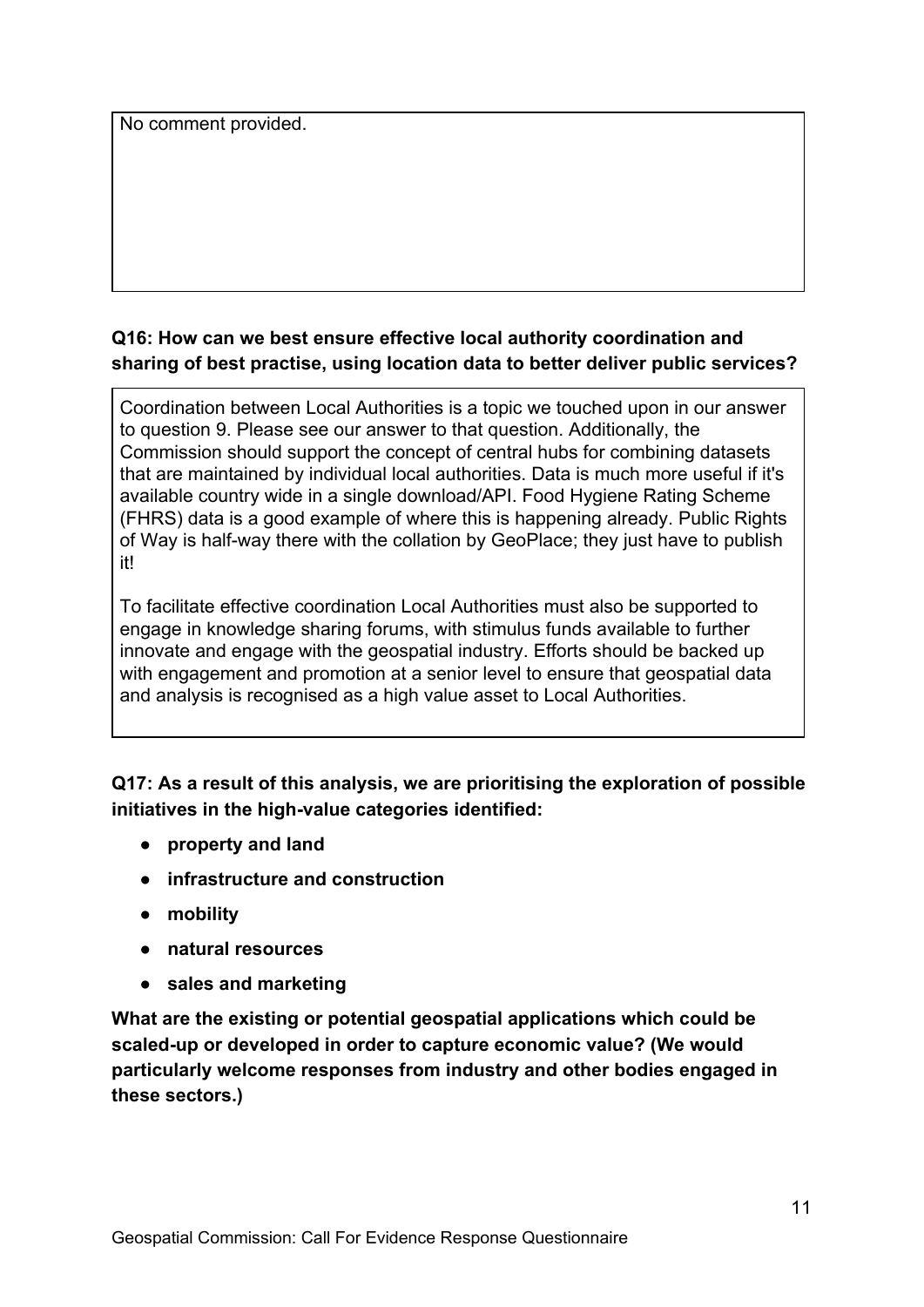The number of applications of geospatial data are limitless with existing applications representing just the start of the possible. The OpenStreetMap project has demonstrated how a crowd-source and collaborative approach can play a central role in the geospatial industry. Since its creation in 2004, OpenStreetMap has been creating and supporting jobs in the UK and globally.

Our members are ready to support the innovation and development of new geospatial applications. Many employees of the geospatial industry will have a direct or indirect experience of OpenStreetMap. We have recently started a UK Talent Directory for those who wish to work on projects that involve / incorporate OpenStreetMap. From teachers, to developers, to artists, we look forward to continuing to support existing and potential geospatial applications identified by this consultation.

#### **Q18: Are there any other areas that we should look at as a priority?**

No comment provided.

## **Q19: What are the main potential private and public sector innovations that will rely on the use of geospatial data to rollout, and are there corresponding regulatory challenges?**

No comment provided.

### **Q20: How best can we make the UK's presence in the international geospatial world more visible?**